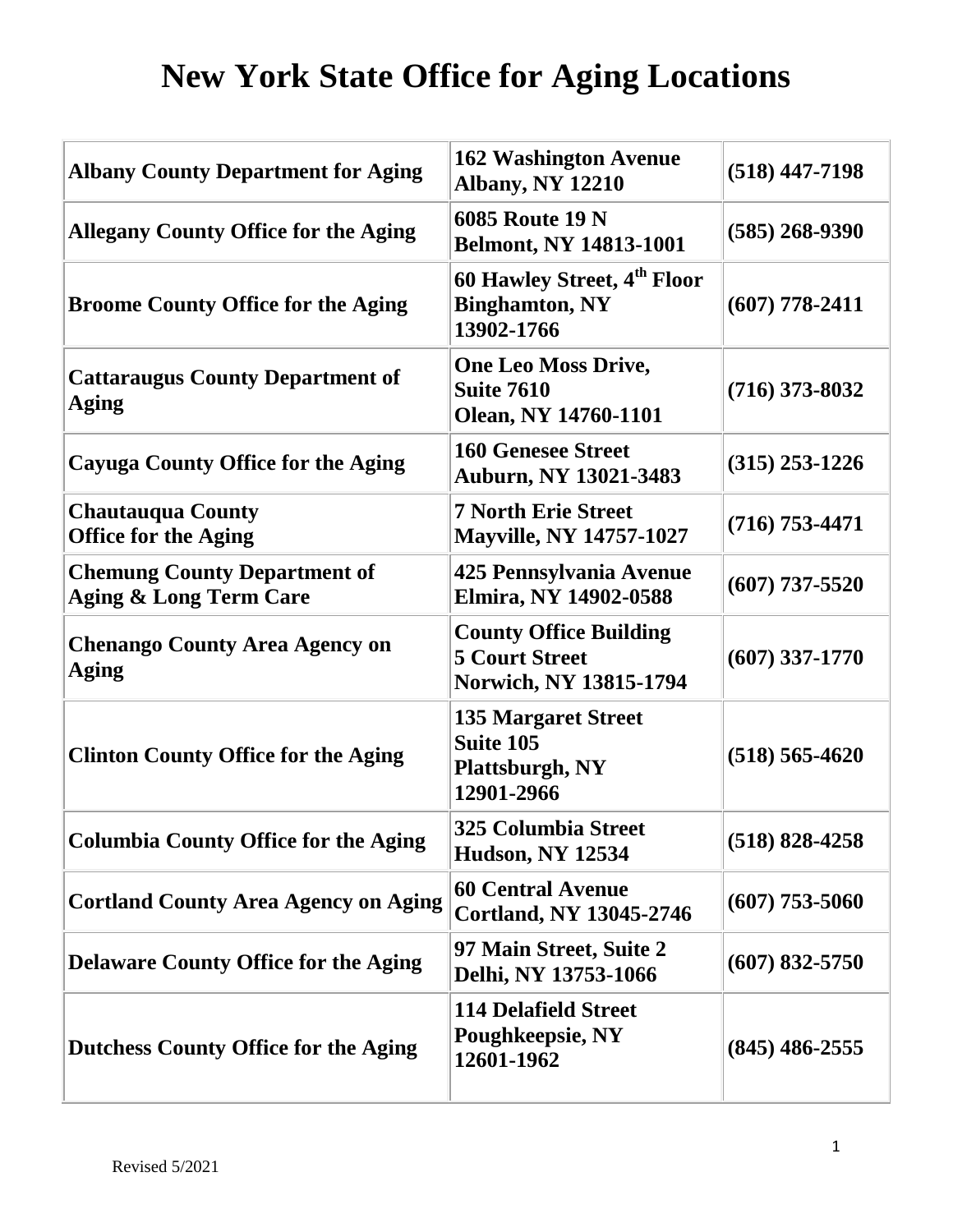| <b>Erie County Dept. of Senior Services</b>                     | <b>95 Franklin Street</b><br><b>Rm 1329</b><br><b>Buffalo, NY 14202-3985</b>                   | $(716) 858 - 8526$                    |
|-----------------------------------------------------------------|------------------------------------------------------------------------------------------------|---------------------------------------|
| <b>Essex County Office for the Aging</b>                        | <b>100 Court Street</b><br>Elizabethtown, NY<br>12932-0217                                     | $(518)$ 873-3695                      |
| <b>Franklin County Office for the Aging</b>                     | 355 W. Main St., Suite 447<br><b>Malone, NY 12953-1826</b>                                     | $(518)$ 481-1526                      |
| <b>Fulton County Office for Aging</b>                           | <b>19 N. William Street</b><br><b>Johnstown, NY 12095-2534</b>                                 | $(518)$ 736-5650                      |
| <b>Genesee County Office for the Aging</b>                      | <b>2 Bank Street</b><br>Batavia, NY 14020-2299                                                 | $(585)$ 343-1611                      |
| <b>Greene County Department</b><br>for the Aging                | <b>411 Main Street</b><br>Catskill, NY 12414                                                   | $(518)$ 719-3555                      |
| <b>Herkimer County Office for Aging</b>                         | 109 Mary Street, Suite 1101<br>Herkimer, NY 13350-2924                                         | $(315) 867 - 1121$                    |
| <b>Jefferson County Office for the Aging</b>                    | 175 Arsenal St., 2 <sup>nd</sup> Floor<br><b>Watertown, NY 13601-2546</b>                      | $(315) 785 - 3191$                    |
| <b>Lewis County Office for the Aging</b>                        | 7660 N. State Street<br><b>Lowville, NY 13367-0408</b>                                         | $(315)$ 376-5313                      |
| <b>Livingston County Office for the Aging</b>                   | <b>3 Murray Hill Drive</b><br>Mt. Morris, NY 14510-1601                                        | $(585)$ 243-7520                      |
| <b>Madison County Office for the Aging</b>                      | 138 Dominick Bruno Blvd.<br>Canastota, NY 13032                                                | $(315) 697 - 5700$                    |
| <b>Monroe County Office for the Aging</b><br>and Adult Services | 435 East Henrietta Road,<br>3 <sup>rd</sup> Floor, West<br>(Faith Wing)<br>Rochester, NY 14620 | $(585)$ 753-6280                      |
| <b>Montgomery County</b><br><b>Office for the Aging</b>         | <b>135 Guy Park Avenue</b><br><b>Amsterdam, New York</b><br>12010                              | $(518) 843 - 2300$<br><b>Ext. 229</b> |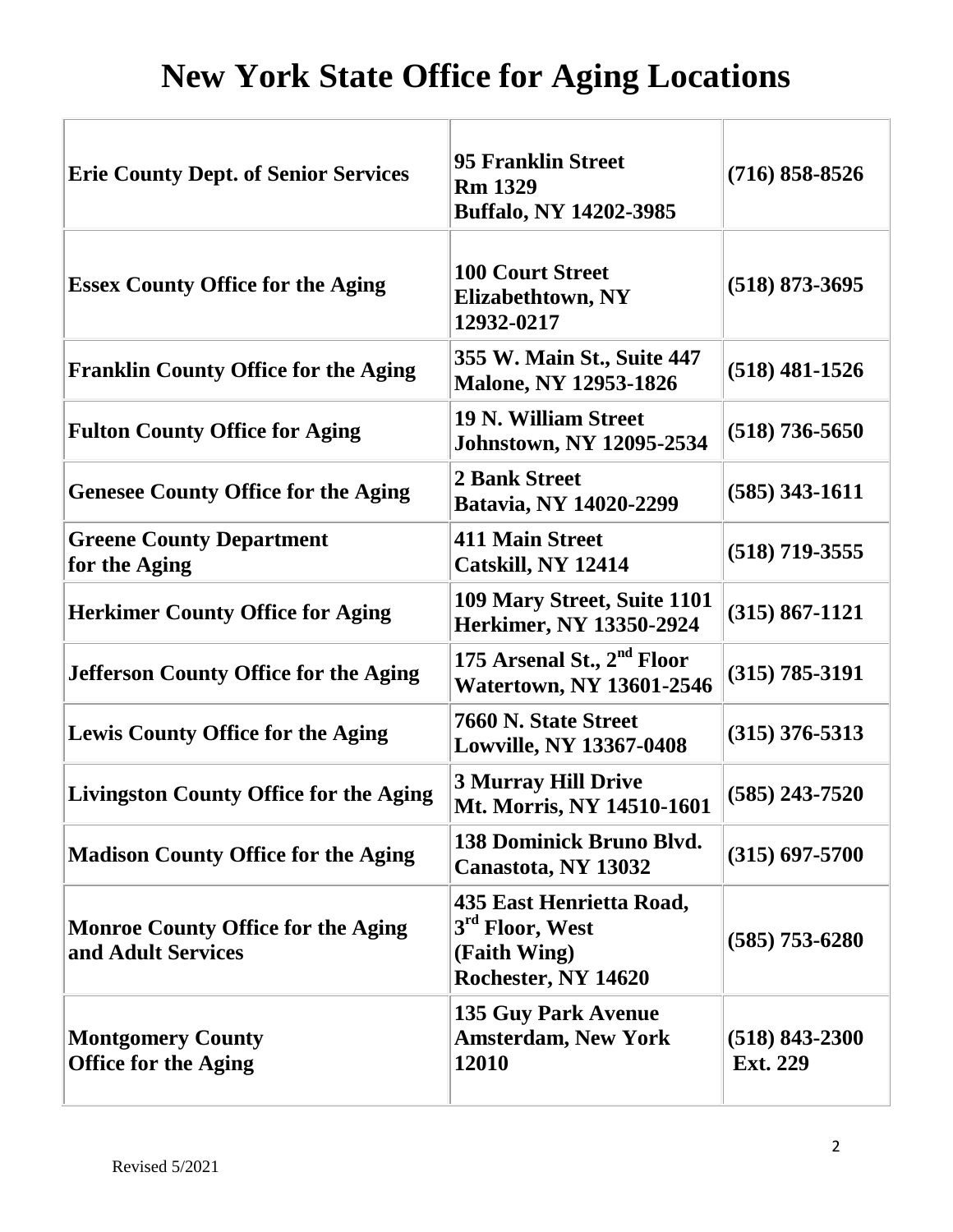| <b>Nassau County Dept. of Senior Citizen</b><br><b>Affairs</b>      | <b>60 Charles Lindbergh</b><br>Blvd., Suite #260<br><b>Uniondale, NY 11553-3691</b>           | $(516)$ 227-8900                 |
|---------------------------------------------------------------------|-----------------------------------------------------------------------------------------------|----------------------------------|
| <b>New York City Department</b><br>for the Aging                    | 2 Lafayette St., 7 <sup>th</sup> Floor<br>New York, NY 10007-1392                             | $(212)$ 639-9675                 |
| <b>Niagara County Office for the Aging</b>                          | <b>111 Main St., Suite 101</b><br>Lockport, NY 14094-3718                                     | $(716)$ 438-4020                 |
| <b>Oneida County Office for Aging and</b><br><b>Continuing Care</b> | 120 Airline St., Suite 201<br>Oriskany, NY 13424                                              | $(315)$ 798-5456                 |
| <b>Onondaga County Office for Aging</b>                             | 421 Montgomery St.,<br>Civic Center 10 <sup>th</sup> Floor<br><b>Syracuse, NY 13202</b>       | $(315)$ 435-2362                 |
| <b>Ontario County Office for the Aging</b>                          | 3019 County Complex Dr.<br>Canandaigua, NY<br>14424-9502                                      | $(585)$ 396-4040                 |
| <b>Orange County Office for the Aging</b>                           | 40 Matthews St., Suite 305<br><b>Goshen, NY 10924</b>                                         | $(845)$ 615-3700                 |
| <b>Orleans County Office for the Aging</b>                          | 14016 Rte. 31 West<br>Albion, NY 14411-9382                                                   | $(585) 589 - 3191$               |
| <b>Oswego County Office for the Aging</b>                           | <b>70 Bunner Street</b><br>Oswego, NY 13126-3080                                              | $(315)$ 349-3484                 |
| <b>Otsego County Office for the Aging</b>                           | <b>Meadows Office Complex</b><br>Suite 5, 140 Co. Hwy. 33W<br>Cooperstown, NY 13326           | $(607)$ 547-4232                 |
| <b>Putnam County Office for the Aging</b>                           | 110 Old Rte. 6, Bldg. A<br><b>Carmel, NY 10512-2196</b>                                       | $(845) 808 - 1700$<br>Ext. 47105 |
| <b>Rensselaer County Unified Family</b><br><b>Services</b>          | <b>1600 Seventh Avenue</b><br>Troy, NY 12180-3798                                             | $(518)$ 270-2730                 |
| <b>Rockland County Office for the Aging</b>                         | <b>Robert L. Yeager Health</b><br>Ctr.<br>Bldg. B, 50 Sanatorium Rd.<br>Pomona, NY 10970-0350 | $(845)$ 364-2110                 |
| <b>Saratoga County Office for the Aging</b>                         | 152 West High Street<br><b>Ballston Spa, NY 12020</b>                                         | $(518) 884 - 4100$               |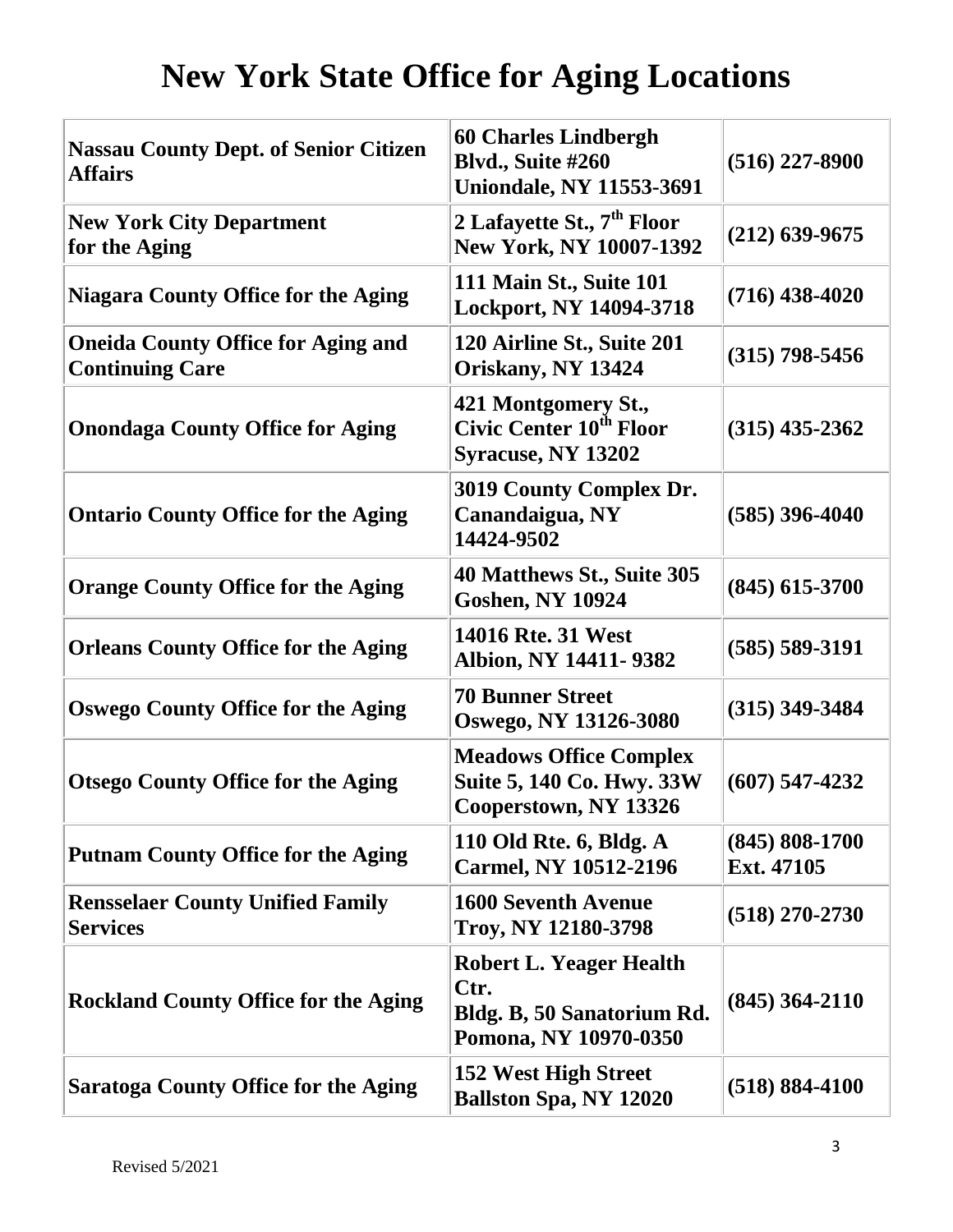| <b>Schenectady County Senior &amp;</b><br><b>Long Term Care Services</b> | 107 Nott Terrace, Suite 202<br><b>Schaffer Heights</b><br><b>Schenectady, NY</b><br>12308-3170 | $(518)$ 382-8481<br><b>Ext. 9313</b> |
|--------------------------------------------------------------------------|------------------------------------------------------------------------------------------------|--------------------------------------|
| <b>Schoharie County Office for the Aging</b>                             | 113 Park Place, Suite 3<br>Schoharie, NY 12157                                                 | $(518)$ 295-2001                     |
| <b>Schuyler County Office for the Aging</b>                              | 323 Owego St.,<br>Suite 165<br><b>Montour Falls, NY</b><br>14865-9625                          | $(607)$ 535-7108                     |
| <b>Seneca County Office for the Aging</b>                                | 2465 Bonadent Drive, Ste. 4<br><b>Waterloo, NY 13165-1681</b>                                  | $(315) 539 - 1765$                   |
| <b>Seneca Nation of Indians Office</b><br>for the Aging                  | 28 Thomas Indian Sch. Dr.<br><b>Irving, NY 14081</b>                                           | $(716)$ 532-5778                     |
| <b>St. Lawrence County Office for the</b><br>Aging                       | 80 St. Hwy 310, Suite 7<br><b>Canton, NY 13617</b>                                             | $(315)-386-4730$                     |
| <b>St. Regis Mohawk</b>                                                  | <b>29 Business Park Road</b><br>Hogansburg, NY 13655                                           | $(518)$ 358-2963                     |
| <b>Steuben County Office for the Aging</b>                               | <b>3 E. Pulteney Square</b><br>Bath, NY 14810-1510                                             | $(607) 664 - 2298$                   |
| <b>Suffolk County Office for the Aging</b>                               | H. Lee Dennison Bldg. 3rd<br><b>Fl., 100 Vet. Mem. Hwy</b><br><b>Hauppauge, NY 11788-0099</b>  | $(631)$ 853-8200                     |
| <b>Sullivan County Office for the Aging</b>                              | 100 North Street<br>Monticello, NY 12701                                                       | $(845) 807 - 0241$                   |
| <b>Tioga Opportunities, Inc.</b>                                         | 9 Sheldon Guile Blvd.<br><b>Owego, NY 13827</b>                                                | $(607) 687 - 4120$                   |
| <b>Tompkins County Office for the Aging</b>                              | 214 W. Martin Luther King<br><b>Jr./State Streets</b><br>Ithaca, NY 14850-4206                 | $(607)$ 274-5482                     |
| <b>Ulster County Office for the Aging</b>                                | <b>1003 Development Court</b><br>Kingston, NY 12401                                            | $(845)$ 340-3456                     |